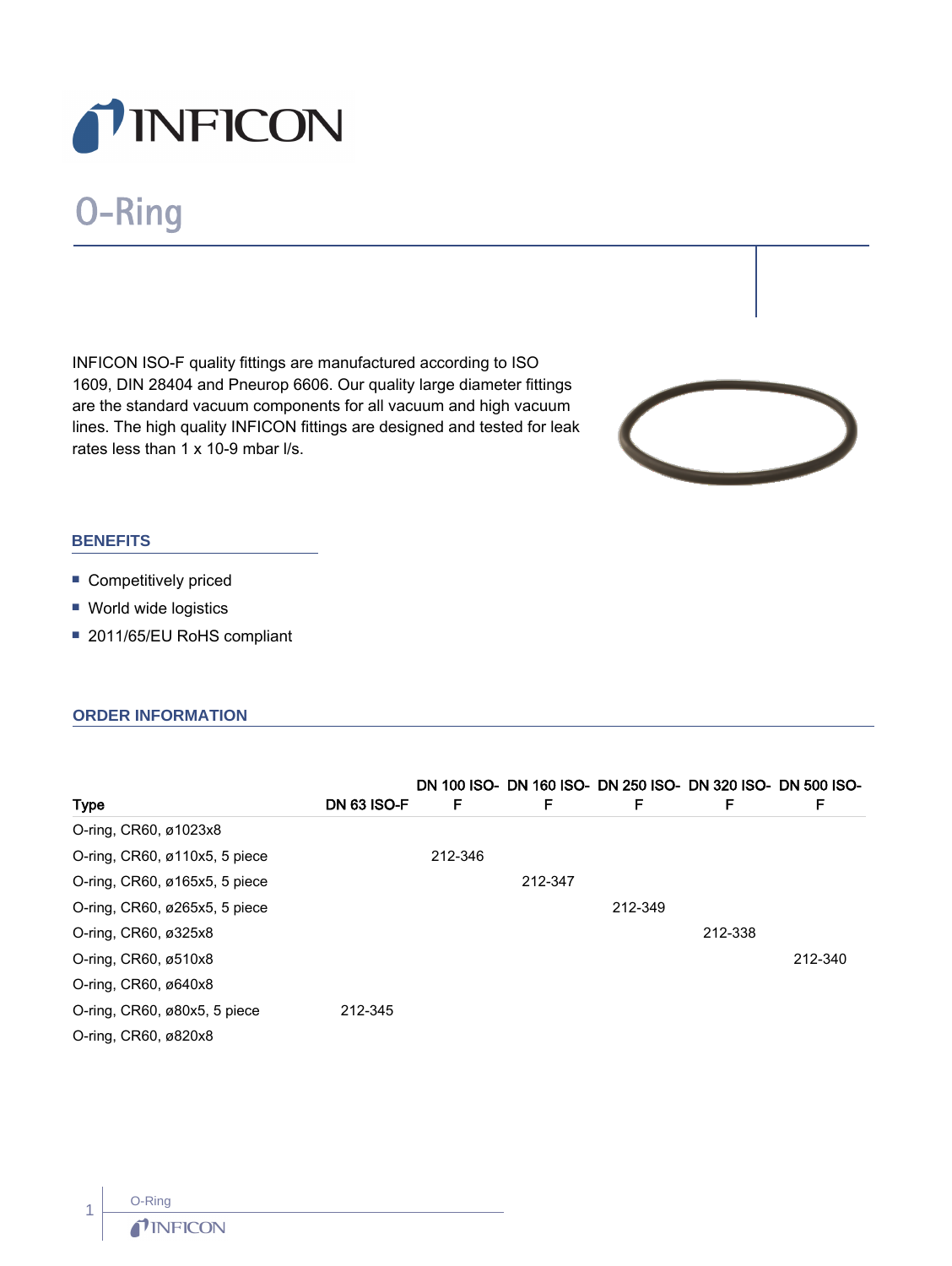|   | DN 630 ISO- DN 800 ISO- DN 1000 |              |  |
|---|---------------------------------|--------------|--|
| E | E                               | <b>ISO-F</b> |  |
|   |                                 | 212-343      |  |

212-341

212-342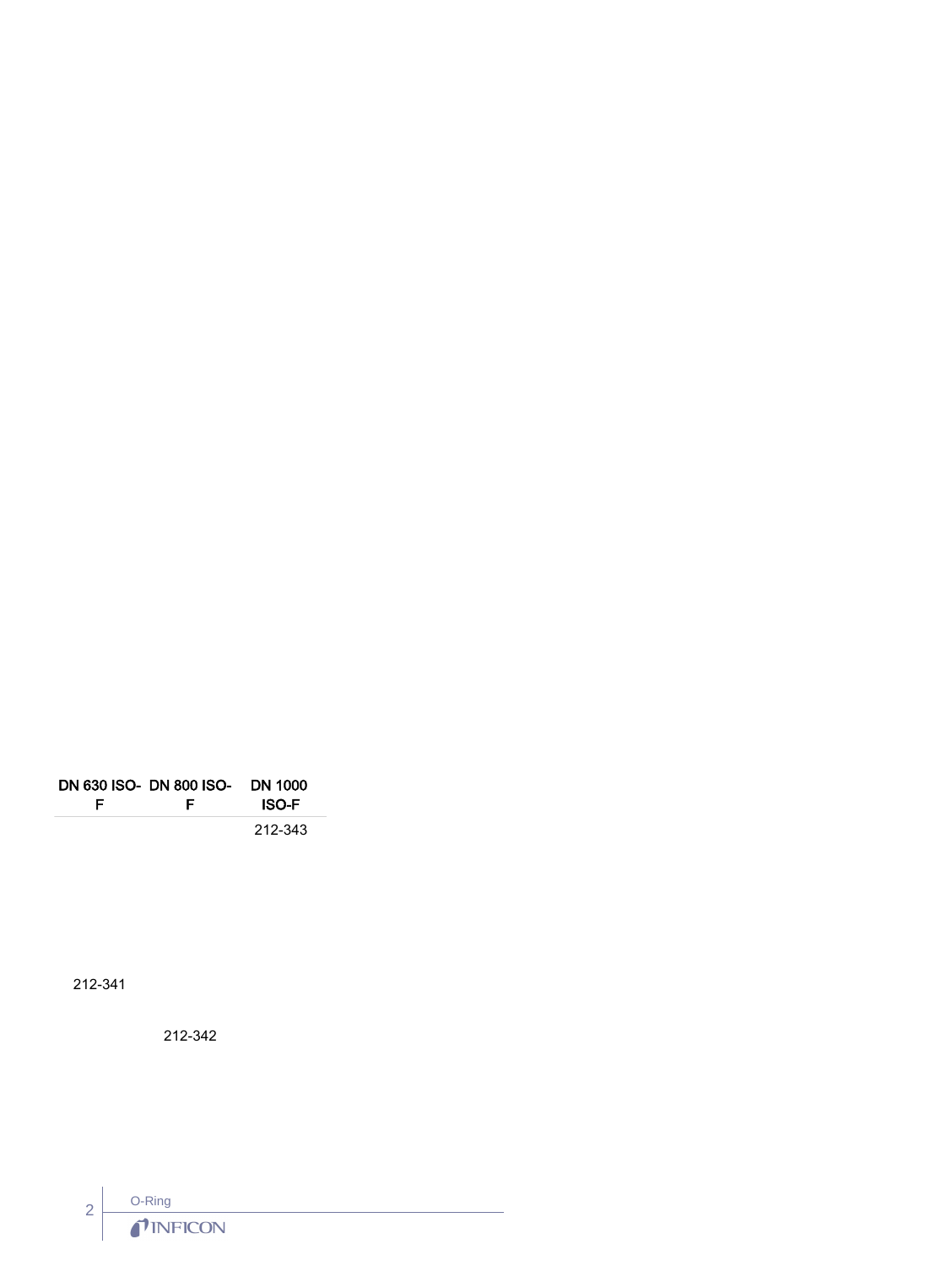## **SPECIFICATIONS**

| <b>Type</b> |        |           |        |        |           | DN 63 ISO-F DN 100 ISO- DN 160 ISO- DN 250 ISO- DN 320 ISO- DN 500 ISO- |
|-------------|--------|-----------|--------|--------|-----------|-------------------------------------------------------------------------|
|             |        |           |        |        |           |                                                                         |
| Dimension A | 80     | 110       | 165    | 265    | 325       | 510                                                                     |
| Dimension B | 5      |           | 5      |        |           | 8                                                                       |
| Seal:       | СR     | <b>CR</b> | СR     | CR.    | <b>CR</b> | CR                                                                      |
| Set of:     | 5 pcs. | 5 pcs.    | 5 pcs. | 5 pcs. |           |                                                                         |

#### **DIMENSIONS**